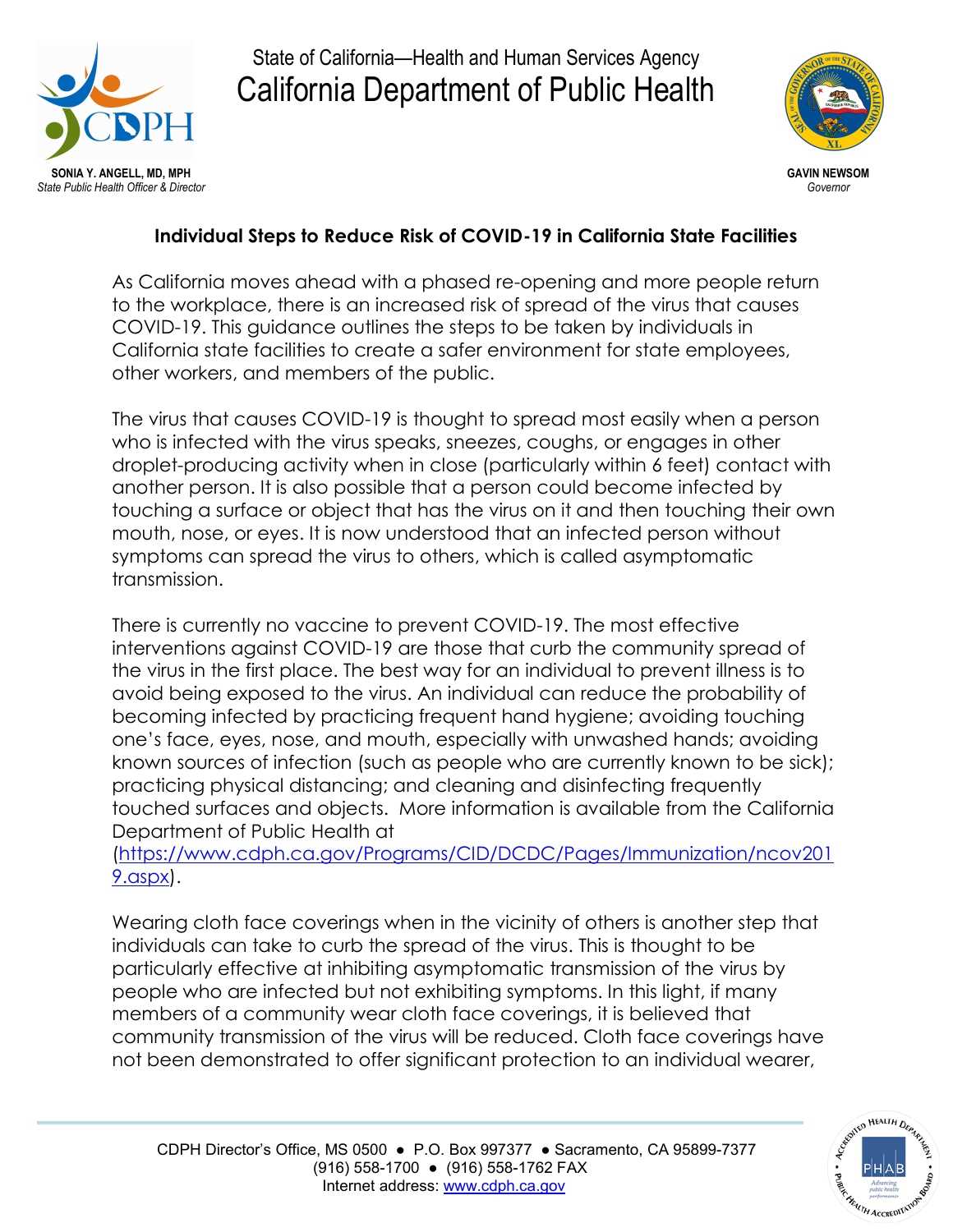and should not be considered personal protective equipment. Cloth face coverings do not replace the need for physical distancing and frequent hand hygiene. More information is available from the California Department of Public Health at [\(https://www.cdph.ca.gov/Programs/CID/DCDC/Pages/Face-](https://www.cdph.ca.gov/Programs/CID/DCDC/Pages/Face-Coverings-Guidance.aspx)[Coverings-Guidance.aspx\)](https://www.cdph.ca.gov/Programs/CID/DCDC/Pages/Face-Coverings-Guidance.aspx).

Below are specific steps for state employees, other workers, and members of the public in state facilities to reduce the spread of the virus that causes COVID-19. These steps shall be followed in all state facilities, rather than any applicable local guidance.

## State Employees and Other Workers in State Facilities

To create a safer workplace for all:

- · Face coverings are strongly recommended for employees when they are in the vicinity of others. Workers should have face coverings available and wear them when at work, in offices, or in a vehicle during work-related travel with others. Face coverings must not be shared.
- · Employers must take reasonable measures to remind workers that they should use face coverings.
- · Employees should be trained on the proper use of face coverings, including:
	- o Face coverings can help protect people near the wearer, but do not replace the need for physical distancing and frequent handwashing.
	- o Employees should wash or sanitize hands before and after using or adjusting face coverings.
	- o Avoid touching eyes, nose, and mouth.
	- o Face coverings should be washed after each shift.

*State employees and other workers should be instructed to NEVER approach coworkers or members of the public who are not wearing a face covering, for the purpose of attempting to enforce any face-covering recommendation or requirement.* In these instances, employees should maintain at least a 6-foot distance from others and raise any concerns to their supervisor. It should be noted that some employees may have legitimate reasons why they cannot wear a face covering. Supervisors should discuss any concerns with Human Resources personnel for guidance on handling these situations.

State employees and other workers should continue to follow other recommended steps to curb the spread of COVID-19, such as:

· Avoid entering state facilities (or other public spaces) and contact their supervisor if they have been diagnosed with COVID 19, or have a fever or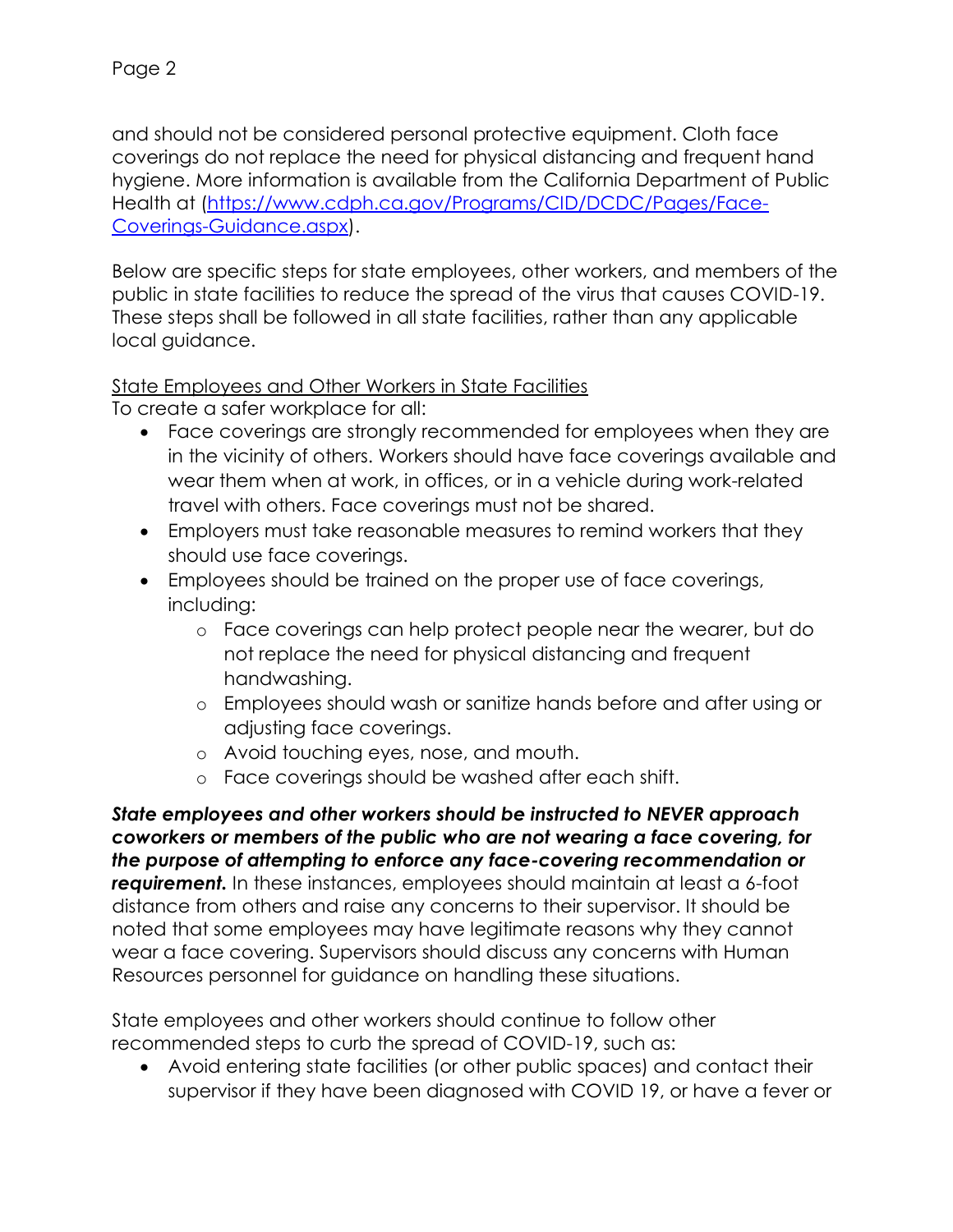symptoms of COVID-19 (chills, cough, difficulty breathing, sore throat, body or muscle aches, loss of taste or smell, loss of appetite, or diarrhea).

- · If symptomatic, consult with their healthcare provider to see if they need to be tested for COVID-19 or require other medical intervention, and do not return to work until cleared by their health care provider.
- · Avoid entering state facilities (or other public spaces) and contact their supervisor if they have been exposed to someone (such as in a household) suspected or confirmed to have COVID-19.
- · Participate in any medical screening (such as temperature and/or symptom checks) that may be required at the facility.
- · Maintain at least a 6-foot distance from others at all times.
- · Avoid congregating in common areas and high-traffic areas.
- · Avoid shaking hands or engaging in unnecessary physical contact as this would violate the required physical distancing of six feet.
- · Avoid touching eyes, nose, and mouth.
- · Sneeze and cough into a cloth or tissue or, if not available, into their elbow (not into their hands).
- · Practice frequent hand hygiene with soap and water or hand sanitizer.
- · Follow the facility's cleaning and disinfecting protocols.
- · Cooperate with any investigations of potential COVID-19 in the facility, if requested.
- · Follow instructions on self-quarantining and self-monitoring for symptoms, if identified as a close contact of an infected person in the workplace or if otherwise directed to self-quarantine and self-monitor.

## Members of the Public in State Facilities

To gain access to a state facility, members of the public must:

- · Not have a current or recent diagnosis of COVID-19, not have fever or symptoms of COVID-19 (chills, cough, difficulty breathing, sore throat, body or muscle aches, loss of taste or smell, loss of appetite, or diarrhea), and not have been currently or recently exposed to someone (such as in a household) confirmed to have COVID-19.
- · Participate in any fever and/or symptom screening required at the facility.
- · Maintain at least a 6-foot distance from others at all times.
- · Follow facility guidance regarding hand hygiene and cough etiquette.

In addition, members of the public should be strongly encouraged (but not required) to:

- · Wear a clean cloth face covering when in the facility.
- · Follow any applicable local health officer orders in place for the public.